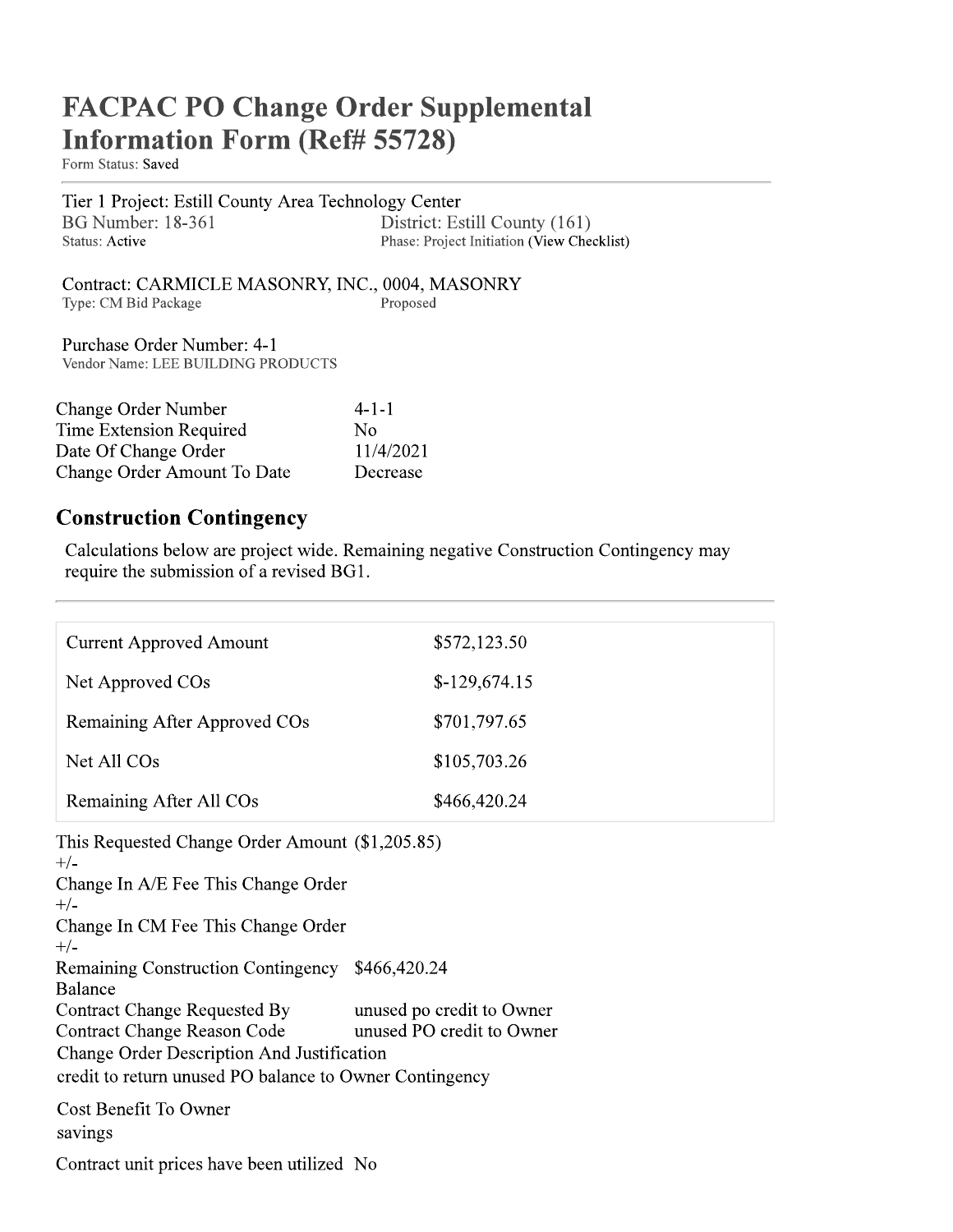to support the cost associated with this change order.

## **Detailed Cost Breakdown**

Contract unit prices have not been utilized, provide a detailed cost breakdown which separates labor, material, profit and overhead.

| <b>Detail Item</b><br>Labor              | Amount       | <b>Percent of Total</b><br>$0.00\%$ |
|------------------------------------------|--------------|-------------------------------------|
| Materials                                | (\$1,205.85) | 100.00%                             |
| Profit and Overhead                      |              | $0.00\%$                            |
| <b>Bond Insurance</b>                    |              | $0.00\%$                            |
| <b>Cost Breakdown Total:</b>             | $$-1,205.85$ |                                     |
| Cost for this Change Order supported No  |              |                                     |
| by an alternate bid or competitive price |              |                                     |
| quote                                    |              |                                     |
| Explain Why                              |              |                                     |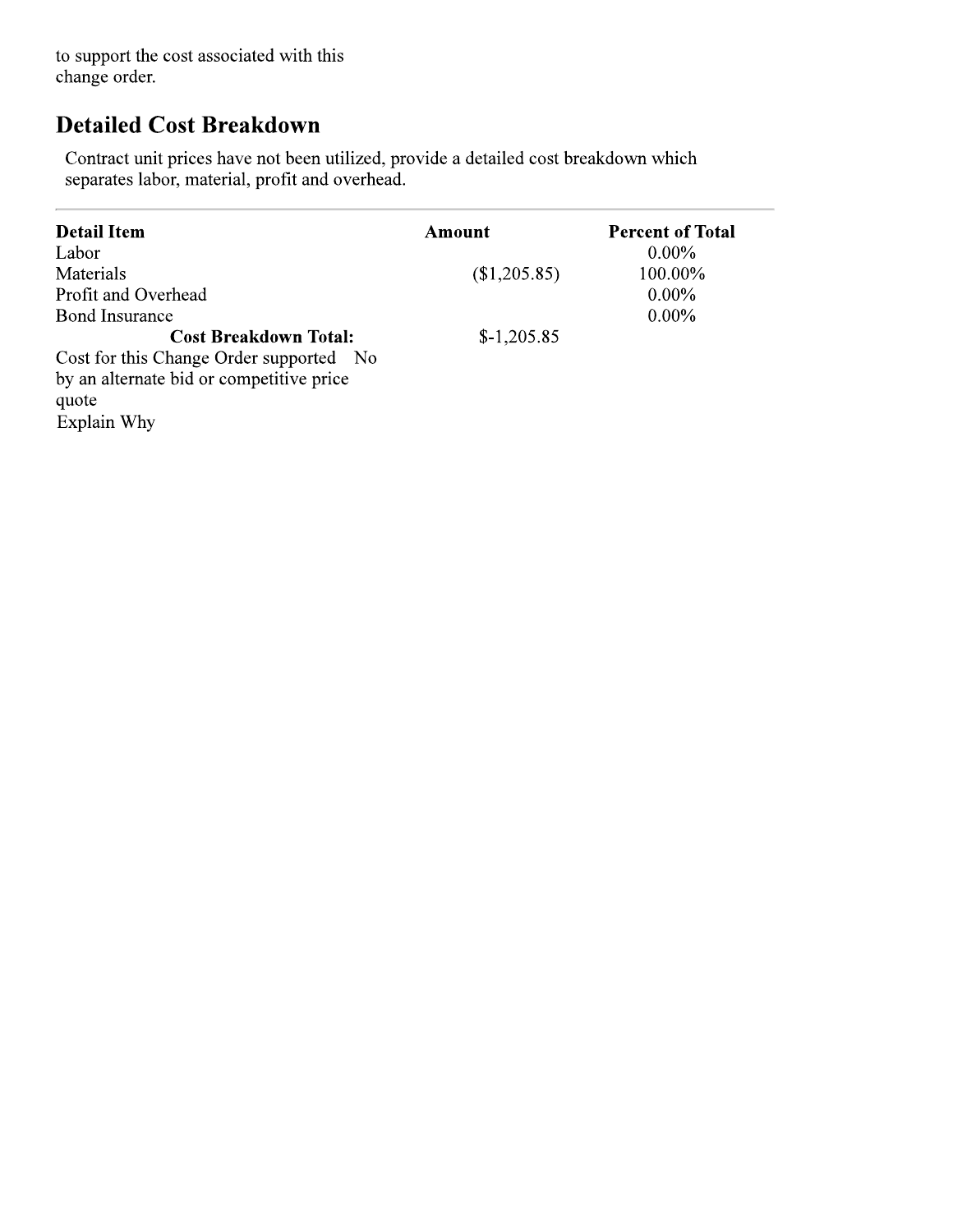| <b>Change Order Supplemental Information Form Signature</b><br>Page (Online Form Ref# 55728) |      |
|----------------------------------------------------------------------------------------------|------|
| Architect                                                                                    | Date |
| <b>Construction Manager</b>                                                                  | Date |
| Finance Officer                                                                              | Date |
| Local Board of Education Designee                                                            | Date |